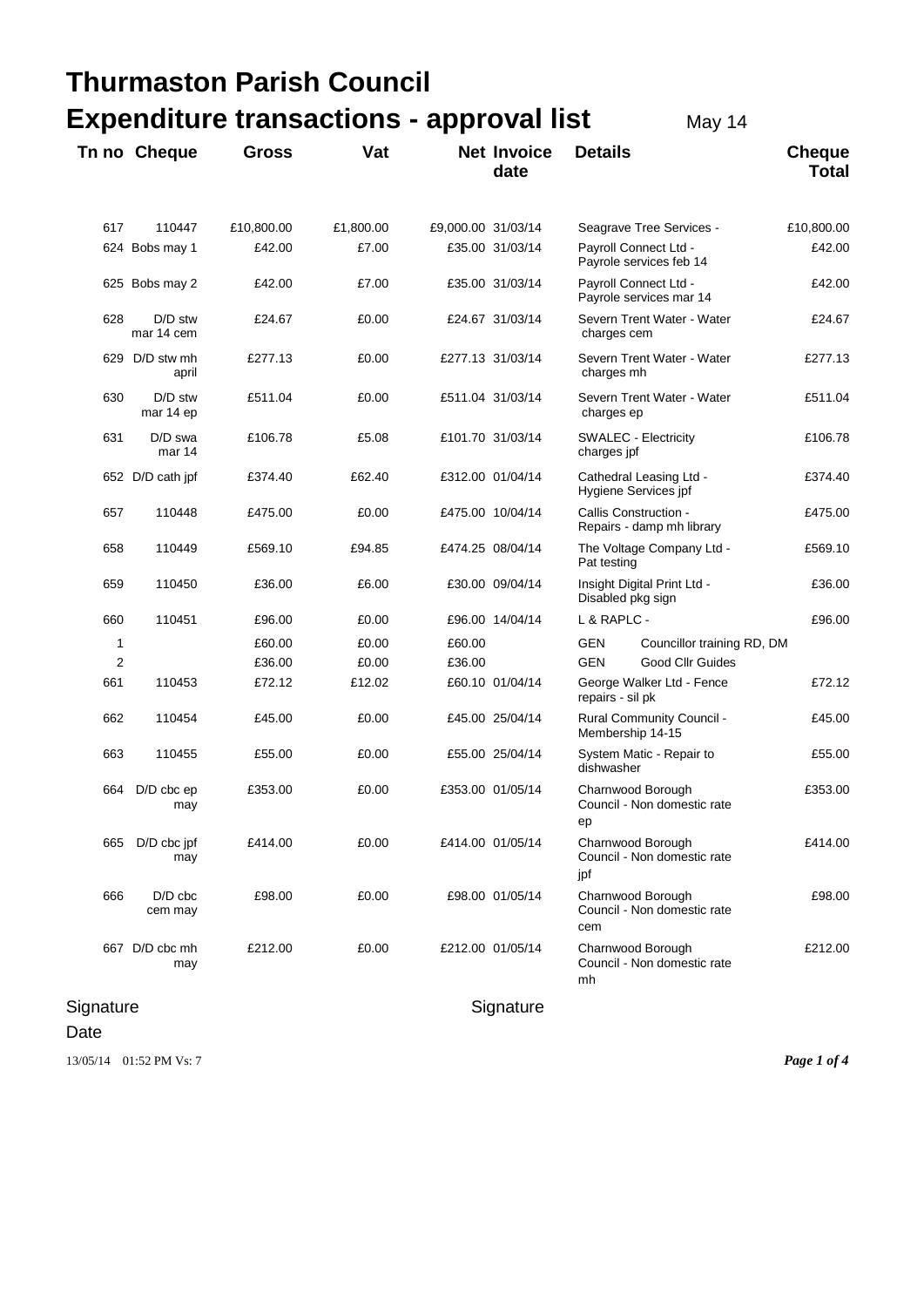| <b>Thurmaston Parish Council</b> |                        |                                                                     |            |                |                  |                                                                     |              |
|----------------------------------|------------------------|---------------------------------------------------------------------|------------|----------------|------------------|---------------------------------------------------------------------|--------------|
|                                  | Tn no Cheque           | <b>Expenditure transactions - approval list</b><br><b>Gross Vat</b> | <b>Net</b> | <b>Invoice</b> | <b>Details</b>   | May 14<br><b>Cheque</b>                                             |              |
|                                  |                        |                                                                     |            |                | date             |                                                                     | <b>Total</b> |
| 668                              | $D/D$ sctp<br>cem may  | £8.00                                                               | £0.38      |                | £7.62 03/04/14   | Scottish Power - Electricity<br>usage cem may                       | £8.00        |
| 669                              | $D/D$ sctp<br>mh may   | £1.00                                                               | £0.05      |                | £0.95 03/04/14   | Scottish Power - Electricity<br>usage mh may                        | £1.00        |
|                                  | 670 D/D sctp ep<br>may | £854.00                                                             | £142.33    |                | £711.67 03/04/14 | Scottish Power - Electricity<br>usage ep may                        | £854.00      |
| 671                              | Bobs clea<br>may 14    | £192.50                                                             | £0.00      |                | £192.50 13/05/14 | Cleansweep -                                                        | £192.50      |
| 1                                |                        | £82.50                                                              | £0.00      | £82.50         |                  | MH&C<br>Cleaning services mh                                        |              |
| $\overline{2}$                   |                        | £110.00                                                             | £0.00      | £110.00        |                  | LC&P<br>Cleaning services jpf                                       |              |
|                                  | 672 D/D O2 may         | £44.15                                                              | £7.36      |                | £36.79 29/04/14  | Telephone charges                                                   | £44.15       |
|                                  | 673 D/D barc apr       | £13.49                                                              | £0.00      |                | £13.49 17/04/14  | Barclays Bank - Bank<br>charges april                               | £13.49       |
| 675                              | D/D asd<br>2799        | £20.88                                                              | £3.48      |                | £17.40 10/04/14  | Asd Wholesale Ltd - Bar<br>stock 2799                               | £20.88       |
| 676                              | D/D asd<br>7877        | £737.29                                                             | £122.88    |                | £614.41 01/05/14 | Asd Wholesale Ltd - Bar<br>stock 7877                               | £737.29      |
| 677                              | D/D bt broa<br>apr     | £75.60                                                              | £12.60     |                | £63.00 03/04/14  | <b>British Telecommunications</b><br>- Broadband charges apr-jun    | £75.60       |
| 678                              | D/D bt sil li<br>apr   | £77.40                                                              | £12.90     |                | £64.50 16/04/14  | <b>British Telecommunications</b><br>- Line rental - sil pk apr-jun | £77.40       |
| 679                              | D/D bt cctv<br>apr     | £21.84                                                              | £3.64      |                | £18.20 21/04/14  | <b>British Telecommunications</b><br>- CCTV broadband -apr          | £21.84       |
| 680                              | D/D crds04<br>may      | £86.40                                                              | £14.40     |                | £72.00 07/05/14  | Cardsave Group Ltd -<br>Membership fees 04 - may-<br>aug            | £86.40       |
| 681                              | D/D crds03<br>may      | £54.00                                                              | £9.00      |                | £45.00 07/05/14  | Cardsave Group Ltd -<br>Membership fees 03 - may-<br>aug            | £54.00       |
| 682                              | 110456                 | £16.32                                                              | £2.72      |                | £13.60 29/04/14  | Swithland Spring Water Ltd<br>- Refreshments                        | £16.32       |
| 683                              | 110457                 | £60.00                                                              | £0.00      |                | £60.00 07/05/14  | Rite Clean Ltd -<br>Replacement chq - 598,<br>110430                | £60.00       |
| 684                              | 110458                 | £156.00                                                             | £26.00     |                | £130.00 24/04/14 | Dyno-Rod - Drain issues - ep                                        | £156.00      |

## Signature Signature Signature

Date

13/05/14 01:52 PM Vs: 7 *Page 2 of 4*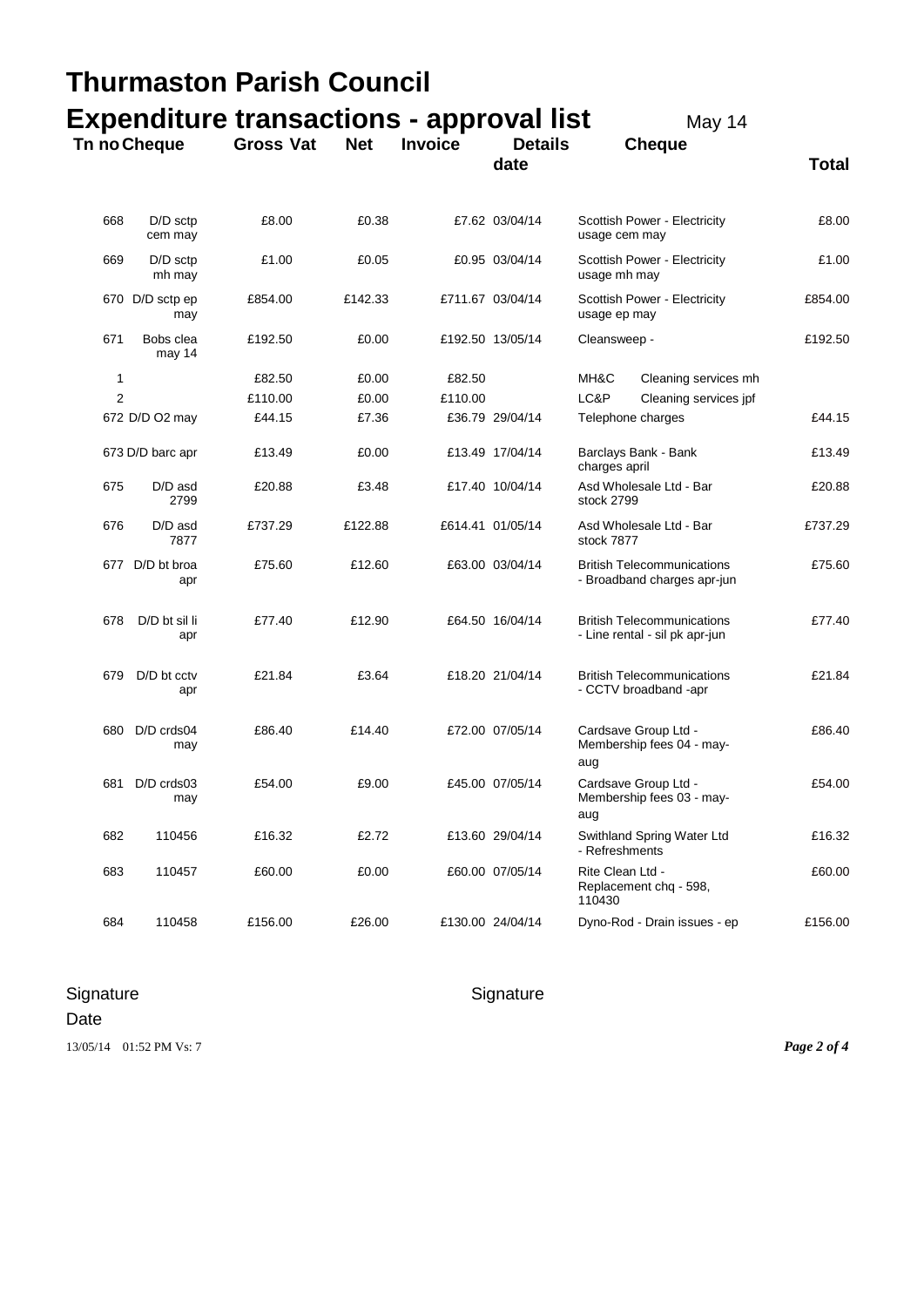| Thurmaston Parish Council |                         |                                                 |            |                     |                  |                                   |                                                     |              |
|---------------------------|-------------------------|-------------------------------------------------|------------|---------------------|------------------|-----------------------------------|-----------------------------------------------------|--------------|
|                           |                         | <b>Expenditure transactions - approval list</b> |            | <b>Invoice</b>      | <b>Details</b>   |                                   | May 14                                              |              |
|                           | Tn no Cheque            | <b>Gross Vat</b>                                | <b>Net</b> |                     | date             |                                   | <b>Cheque</b>                                       | <b>Total</b> |
| 685                       | 110459                  | £237.88                                         | £12.47     |                     | £225.41 09/05/14 | Petty Cash -                      |                                                     | £237.88      |
| 1                         |                         | £15.29                                          | £0.00      | £15.29              |                  | GEN                               | Postage<br>Postage                                  |              |
| 2                         |                         | £62.75                                          | £0.00      | £62.75              |                  | LC&P                              | Refreshments                                        |              |
| 3                         |                         | £2.00                                           | £0.00      | £2.00               |                  | LC&P                              | Cleaning materials                                  |              |
| 4                         |                         | £74.82                                          | £12.47     | £62.35              |                  | MH&C                              | Petrol for mowers                                   |              |
| 5                         |                         | £39.57                                          | £0.00      | £39.57              |                  | LC&P                              | <b>Craft Camps</b>                                  |              |
| 6                         |                         | £23.45                                          | £0.00      | £23.45              |                  | MH&C                              | Repairs - mh                                        |              |
| 7                         |                         | £20.00                                          | £0.00      | £20.00              |                  | <b>GEN</b>                        | Phone top up DH                                     |              |
| 686                       | 110460                  | £119.09                                         | £19.85     |                     | £99.24 13/05/14  | Ask Millers Ltd -                 |                                                     | £119.09      |
| 1                         |                         | £30.29                                          | £5.05      | £25.24              |                  | LC&P                              | Padlock gd st                                       |              |
| $\overline{2}$            |                         | £88.80                                          | £14.80     | £74.00              |                  | LC&P                              | Hooks - 3G                                          |              |
|                           | 687 D/D boc apr         | £38.25                                          | £6.38      |                     | £31.87 30/04/14  | apr                               | BOC Ltd - Gas for bar 0626                          | £38.25       |
| 688                       | Bobs ray<br>may         | £150.52                                         | £25.08     |                     | £125.44 29/04/14 | Rays Supplies - Bar stock<br>9572 |                                                     | £150.52      |
| 689                       | <b>Bobs Allp</b><br>may | £336.16                                         | £56.03     |                     | £280.13 12/05/14 | Supplies -                        | All Purpose Cleaning                                |              |
| 1                         |                         | £160.59                                         | £26.77     | £133.82             |                  | LC&P                              | Cleaning materials 2795                             |              |
| $\overline{2}$            |                         | £175.57                                         | £29.26     | £146.31             |                  | LC&P                              | Cleaning materials 3466                             |              |
| 690                       | Bobs espo<br>may        | £115.75                                         | £19.29     |                     | £96.46 30/04/14  | Espo-                             |                                                     | £115.75      |
| 1                         |                         | £39.63                                          | £6.61      | £33.02              |                  | LC&P                              | Camp equipment                                      |              |
| 2                         |                         | £9.80                                           | £1.63      | £8.17               |                  | LC&P                              | Cleaning materials 1129                             |              |
| 3                         |                         | £2.16                                           | £0.36      | £1.80               |                  | <b>GEN</b>                        | Stationery 1008                                     |              |
| 4                         |                         | £1.80                                           | £0.30      | £1.50               |                  | LC&P                              | Camp equipment 3401                                 |              |
| 5                         |                         | £12.30                                          | £2.05      | £10.25              |                  | GEN                               | Stationery 5342                                     |              |
| 6                         |                         | £31.80                                          | £5.30      | £26.50              |                  | LC&P                              | Dummy camera                                        |              |
| 7                         |                         | £18.26                                          | £3.04      | £15.22              |                  | LC&P                              | Cleaning materials 8729                             |              |
| 691                       | 110461                  | £38.57                                          | £0.00      |                     | £38.57 13/05/14  |                                   | DWP Debt Management -<br>Detatched Earnings Payment | £38.57       |
| 692                       | 110446,<br>110462       | £1,267.20                                       | £211.20    | £1,056.00 13/05/14  |                  | Colourfulblinds -                 |                                                     | £1,267.20    |
| 1                         |                         | £600.00                                         | £100.00    | £500.00             |                  | <b>GEN</b>                        | Blinds pc                                           |              |
| $\overline{2}$            |                         | £115.20                                         | £19.20     | £96.00              |                  | MH&C                              | Blinds mh                                           |              |
| 3                         |                         | £552.00                                         | £92.00     | £460.00             |                  | LC&P                              | Blinds ep mtg                                       |              |
| 693                       | <b>Bobs</b>             | £20,904.06                                      | £0.00      | £20,904.06 13/05/14 |                  | Staff costs                       |                                                     | £20,904.06   |

# Signature Signature Signature

Date

13/05/14 01:52 PM Vs: 7 *Page 3 of 4*